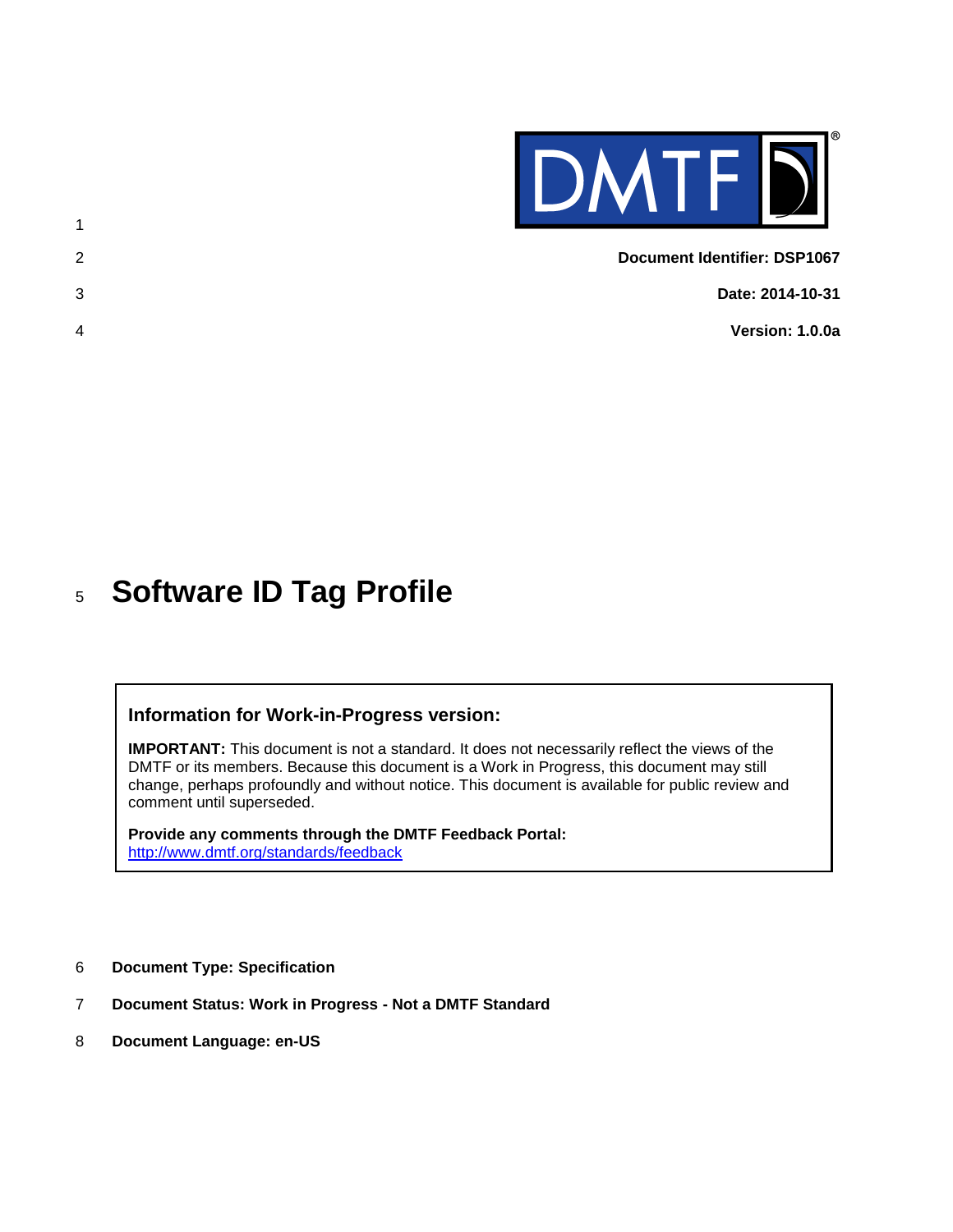#### 9 Copyright notice

Copyright © 2014 Distributed Management Task Force, Inc. (DMTF). All rights reserved.

 DMTF is a not-for-profit association of industry members dedicated to promoting enterprise and systems management and interoperability. Members and non-members may reproduce DMTF specifications and documents for uses consistent with this purpose, provided that correct attribution is given. As DMTF specifications may be revised from time to time, the particular version and release date should always be noted.

 Implementation of certain elements of this standard or proposed standard may be subject to third party patent rights, including provisional patent rights (herein "patent rights"). DMTF makes no representations to users of the standard as to the existence of such rights, and is not responsible to recognize, disclose, or identify any or all such third party patent right, owners or claimants, nor for any incomplete or inaccurate identification or disclosure of such rights, owners or claimants. DMTF shall have no liability to any party, in any manner or circumstance, under any legal theory whatsoever, for failure to recognize, disclose, or identify any such third party patent rights, or for such party's reliance on the standard or incorporation thereof in its product, protocols or testing procedures. DMTF shall have no liability to any party implementing such standard, whether such implementation is foreseeable or not, nor to any patent owner or claimant, and shall have no liability or responsibility for costs or losses incurred if a standard is withdrawn or modified after publication, and shall be indemnified and held harmless by any party implementing the standard from any and all claims of infringement by a patent owner for such implementations.

For information about patents held by third-parties which have notified the DMTF that, in their opinion,

- such patent may relate to or impact implementations of DMTF standards, visit
- http://www.dmtf.org/about/policies/disclosures.php.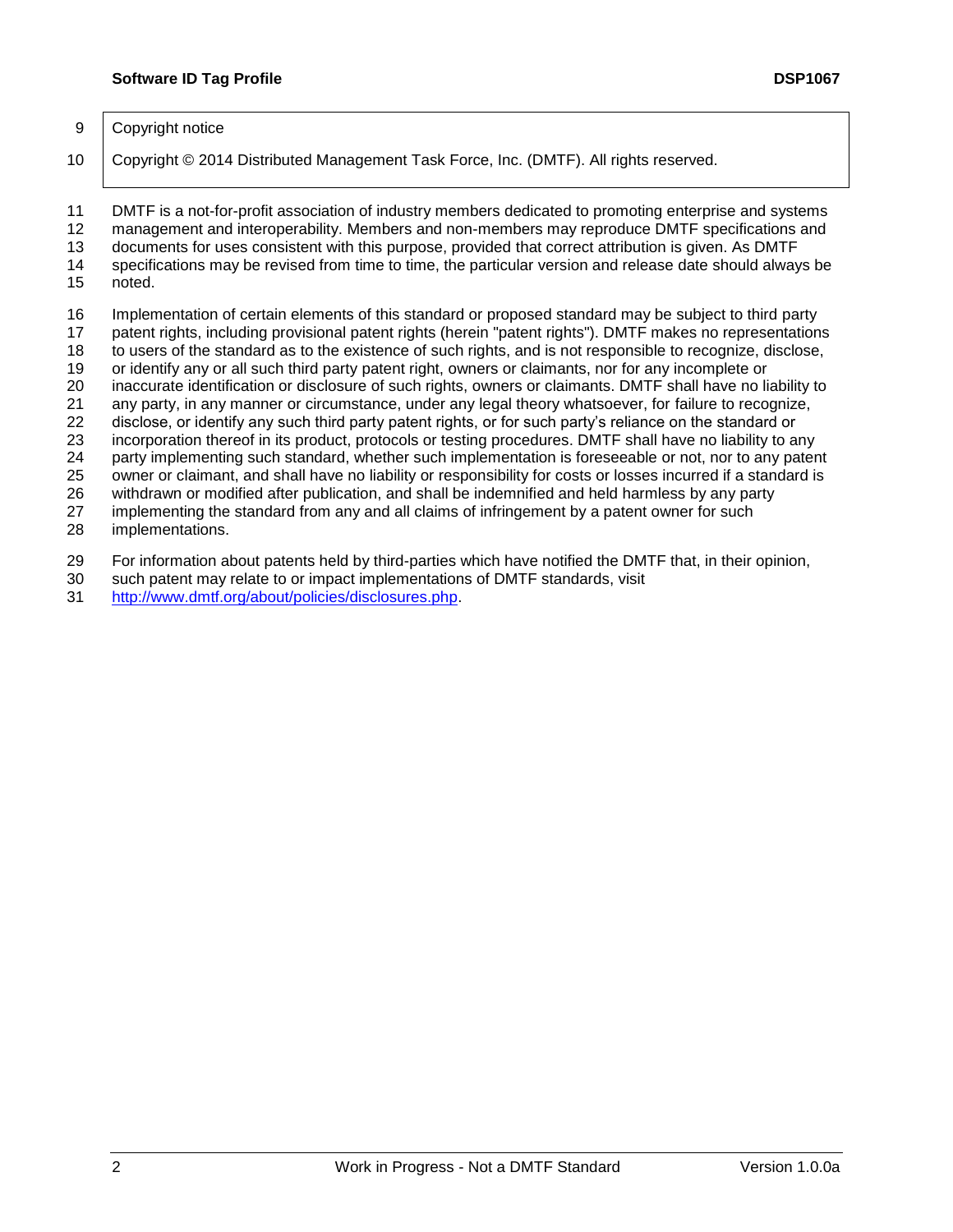#### 32

## **CONTENTS**

| 33 |                 |      |  |
|----|-----------------|------|--|
| 34 |                 |      |  |
| 35 | 1.              |      |  |
| 36 | 2               |      |  |
| 37 |                 | 2.1  |  |
| 38 |                 | 2.2  |  |
| 39 |                 | 2.3  |  |
| 40 | 3               |      |  |
| 41 | 4               |      |  |
| 42 | 5               |      |  |
| 43 | 6               |      |  |
| 44 | 7               |      |  |
| 45 |                 | 7.1  |  |
| 46 |                 | 7.2  |  |
| 47 | 8               |      |  |
| 48 |                 | 8.1  |  |
| 49 |                 | 8.2  |  |
| 50 |                 | 8.3  |  |
| 51 |                 | 8.4  |  |
| 52 | 9               |      |  |
| 53 | 10 <sup>1</sup> |      |  |
| 54 |                 | 10.1 |  |
| 55 |                 | 10.2 |  |
| 56 |                 | 10.3 |  |
| 57 |                 | 10.4 |  |
| 58 |                 | 10.5 |  |
| 59 |                 |      |  |
| 60 |                 |      |  |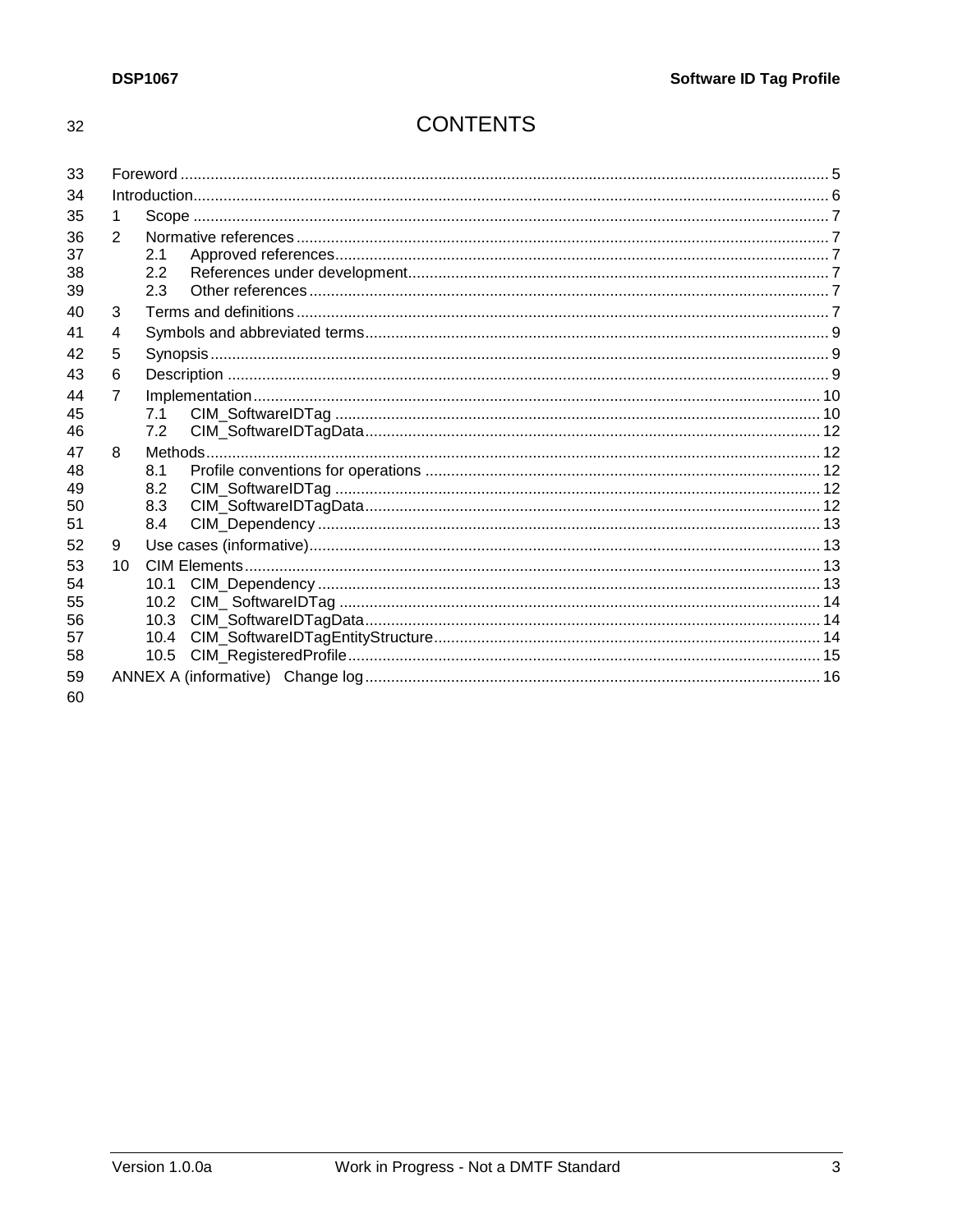# **Figures**

| 62 |  |  |  |  |
|----|--|--|--|--|
|----|--|--|--|--|

## **Tables**

| 65 |  |
|----|--|
| 66 |  |
| 67 |  |
| 68 |  |
| 69 |  |
| 70 |  |
|    |  |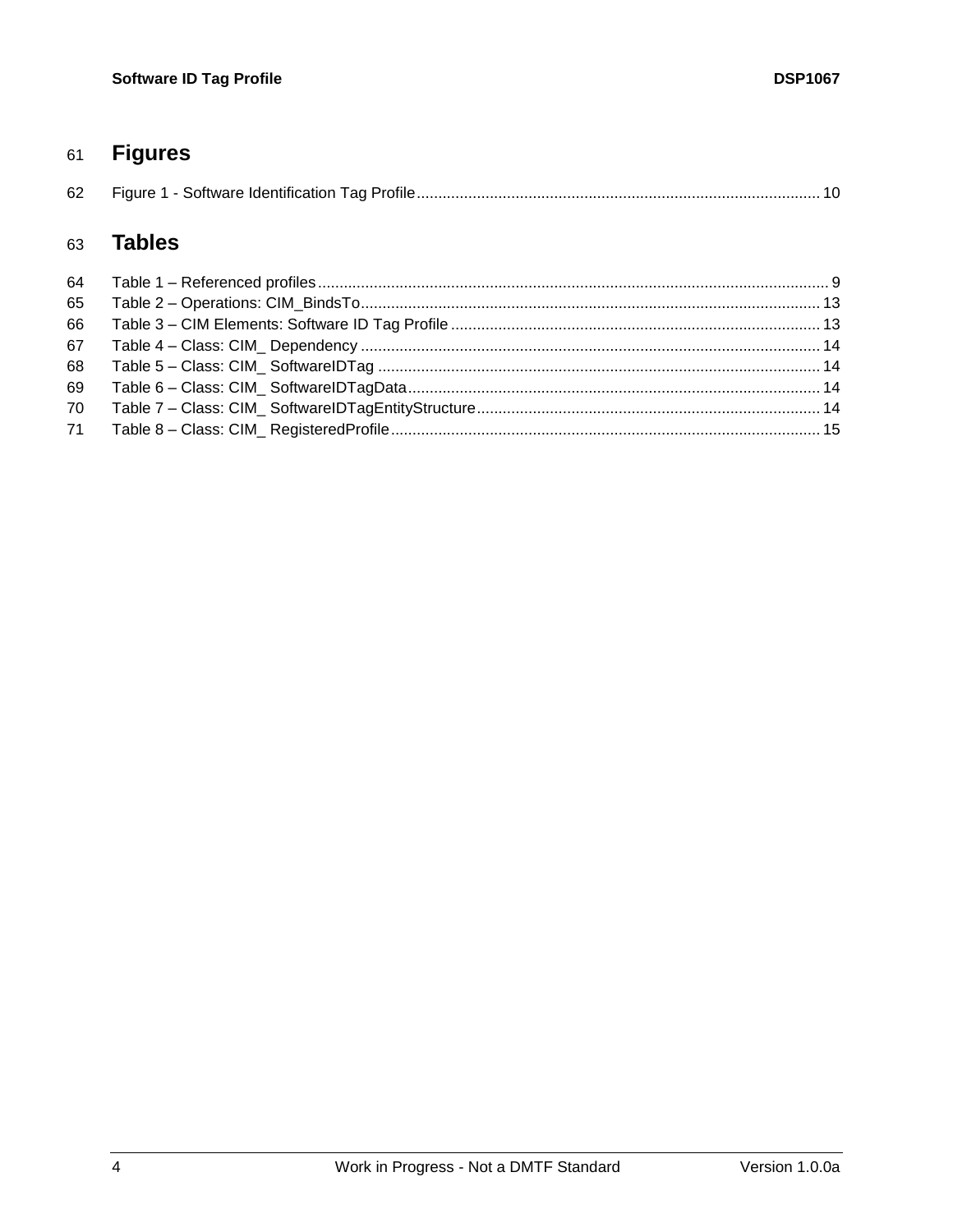<span id="page-4-0"></span>

## 72 Foreword

- 73 The *Software ID Tag Profile* (DSP1067) was prepared by the Software Entitlement Working Group of the DMTF.
- 75 DMTF is a not-for-profit association of industry members dedicated to promoting enterprise and systems 76 management and interoperability.
- 

## 77 **Acknowledgments**

- 78 The DMTF acknowledges the following individuals for their contributions to this document:
- 79 Editors:
- 80 Jim Davis WS, Inc.
- 81 Contributors:
- 82 Howard Hastings Apptria Technologies
- 83 Shishir Pardikar Citrix Systems Inc.
- 84 Arturo Martin de Nicolas Ericsson AB
- 85 Arul Murugan Alwar Hewlett-Packard Company
- 86 Niranjan Ramarajar Hewlett-Packard Company
- 87 · Pawel Gocek IBM
- 88 Pat Fetty Microsoft Corporation
- 89 **•** William Benassi Savvis a CenturyLink Company
- 90 Steve Klos TagVault.org
- 91 Winston Bumpus VMware Inc.
- 92 Lawrence Lamers VMware Inc.
- 93 **· Ghazanfar Ali ZTE Corporation**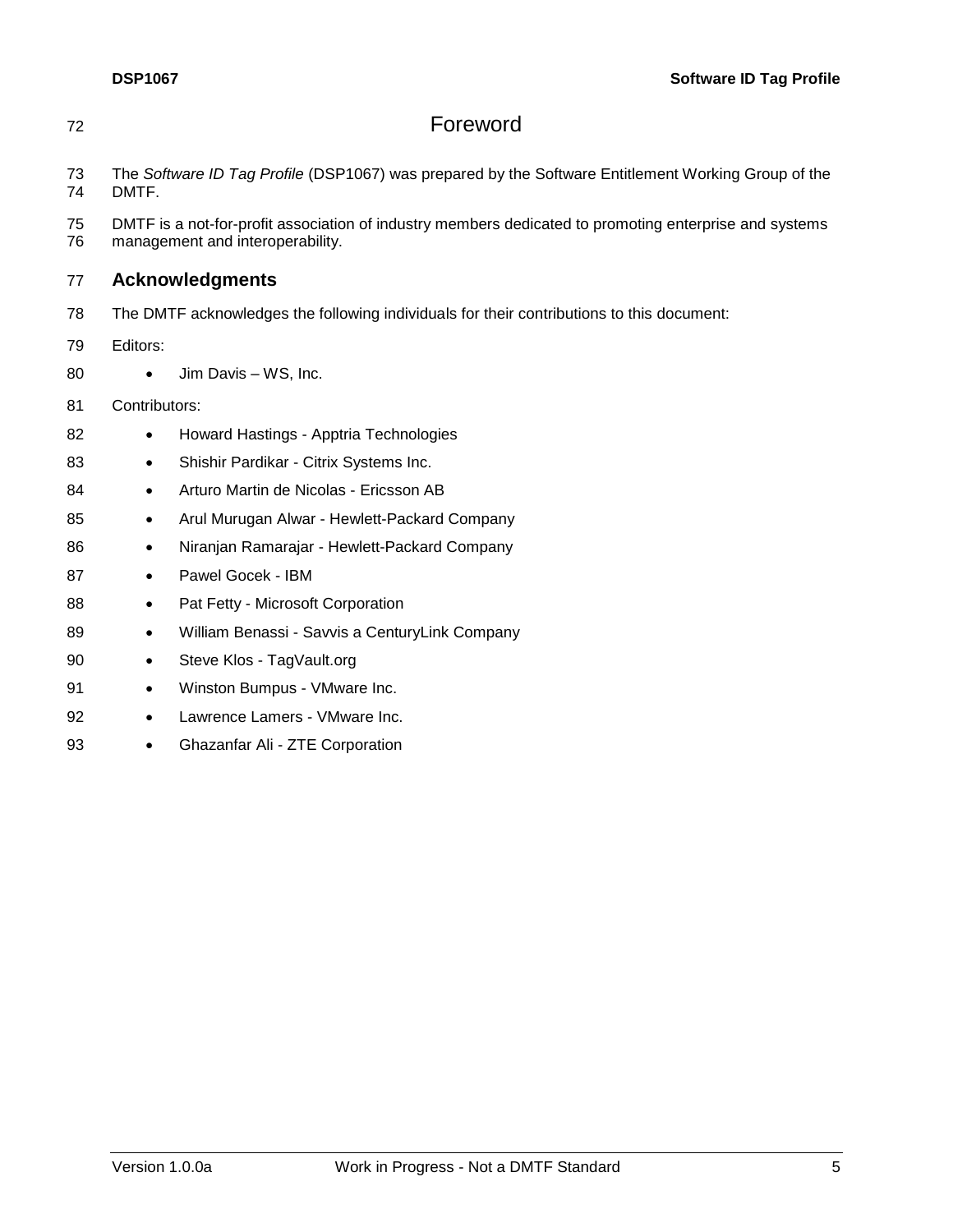## <span id="page-5-0"></span>94 Introduction

- 95 The information in this specification should be sufficient for a provider or consumer of this data to identify<br>96 unambiguously the classes, properties, methods, and values that shall be instantiated and manipulated to
- unambiguously the classes, properties, methods, and values that shall be instantiated and manipulated to 97 obtain information regarding Software ID Tags.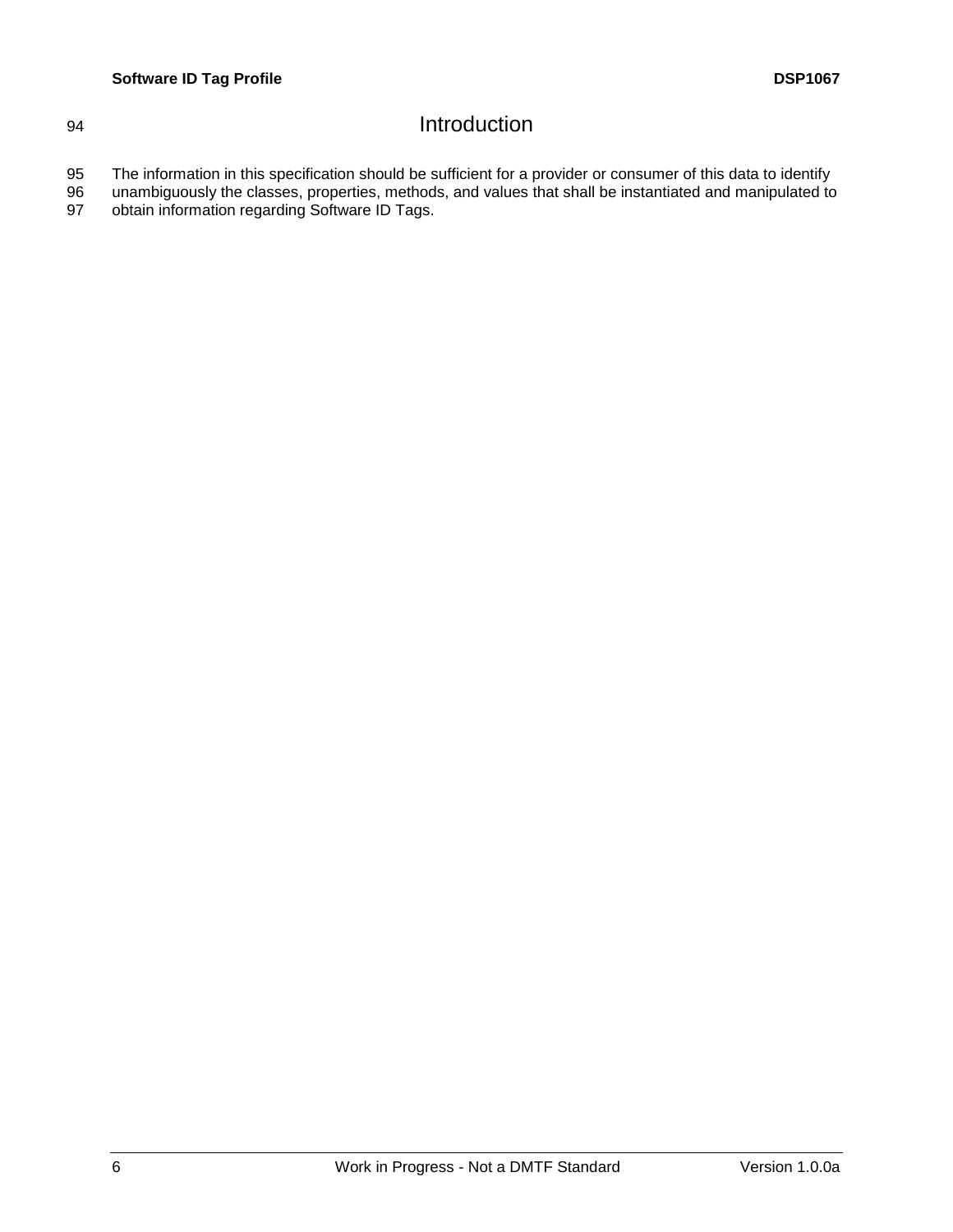## **Software ID Tag Profile**

## <span id="page-6-0"></span>**1 Scope**

 The *Software ID Tag Profile* (DSP1067) defines the process in which to obtain CIM-based software ID tag information.

## <span id="page-6-1"></span>**2 Normative references**

 The following referenced documents are indispensable for the application of this document. For dated or versioned references, only the edition cited (including any corrigenda or DMTF update versions) applies. For references without a date or version, the latest published edition of the referenced document

<span id="page-6-2"></span>(including any corrigenda or DMTF update versions) applies.

#### **2.1 Approved references**

- <span id="page-6-6"></span>DMTF DSP0200, *CIM Operations over HTTP 1.4.0,*
- http://www.dmtf.org/sites/default/files/standards/documents/DSP0200\_1.4.0.pdf
- DMTF DSP1033, Profile Registration Profile 1.0.0
- <span id="page-6-3"></span>SNIA Storage Management Initiative

#### **2.2 References under development**

<span id="page-6-4"></span>DMTF DSP1002, *Diagnostics Profile* 2.0.0

#### **2.3 Other references**

- ISO/IEC Directives, Part 2, *Rules for the structure and drafting of International Standards,*
- <http://isotc.iso.org/livelink/livelink.exe?func=ll&objId=4230456&objAction=browse&sort=subtype>
- Unified Modeling Language (UML) from the Open Management Group (OMG), [http://www.uml.org](http://www.uml.org/)
- ISO/IEC 19770, Part 2, *Software identification tag,*
- <span id="page-6-5"></span>TODO: NEED URL

## **3 Terms and definitions**

- For the purposes of this document, the following terms and definitions apply. For the purposes of this document, the terms and definitions given in DSP1033 and DSP1001 also apply.
- **3.1**
- **can**
- used for statements of possibility and capability, whether material, physical, or causal
- **3.2**
- **cannot**
- used for statements of possibility and capability, whether material, physical, or causal
- **3.3**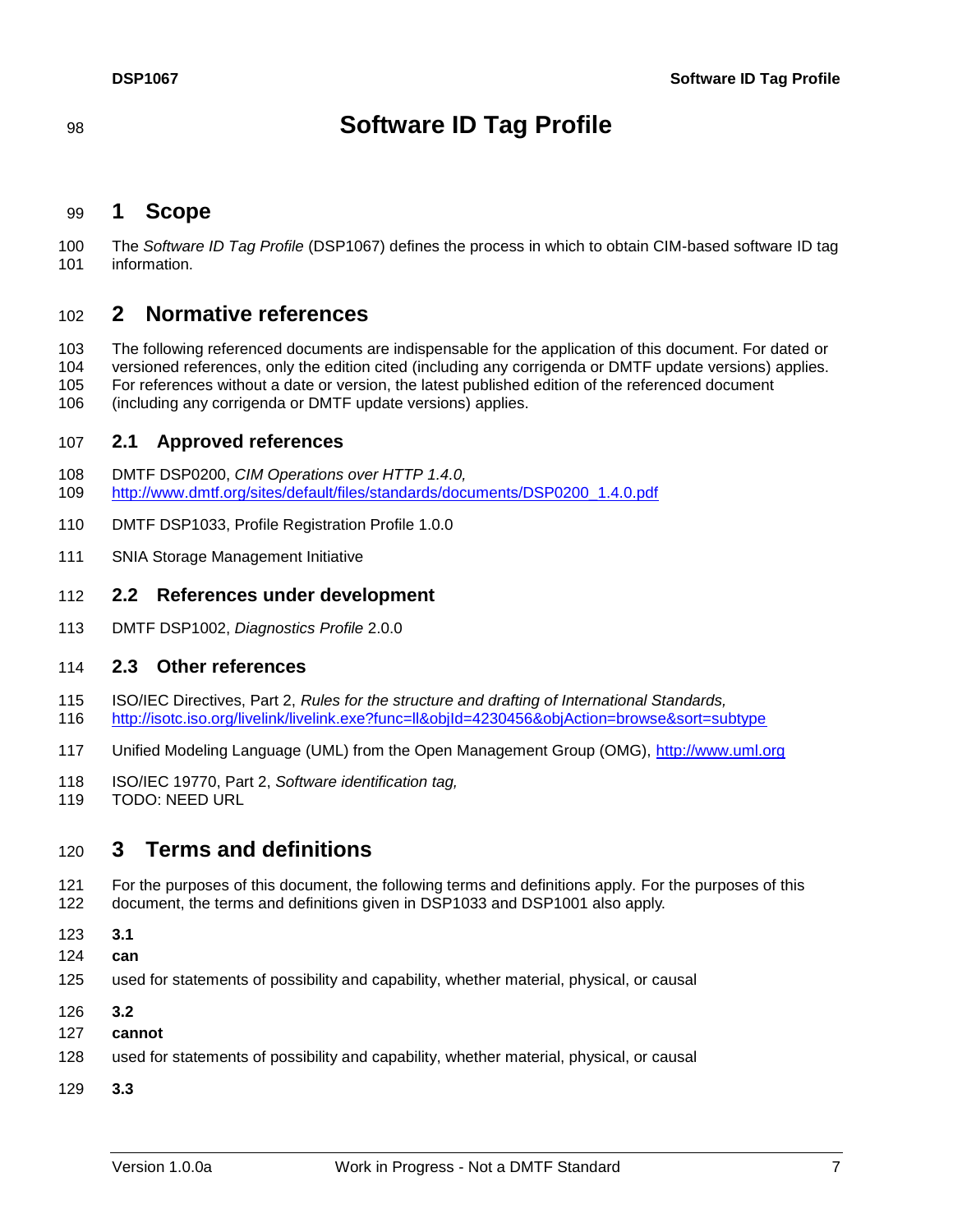| 130 | conditional                                                                                                   |
|-----|---------------------------------------------------------------------------------------------------------------|
| 131 | indicates requirements to be followed strictly in order to conform to the document when the specified         |
| 132 | conditions are met                                                                                            |
| 133 | 3.4                                                                                                           |
| 134 | mandatory                                                                                                     |
| 135 | indicates requirements to be followed strictly in order to conform to the document and from which no          |
| 136 | deviation is permitted                                                                                        |
| 137 | 3.5                                                                                                           |
| 138 | may                                                                                                           |
| 139 | indicates a course of action permissible within the limits of the document                                    |
| 140 | 3.6                                                                                                           |
| 141 | need not                                                                                                      |
| 142 | indicates a course of action permissible within the limits of the document                                    |
| 143 | 3.7                                                                                                           |
| 144 | Online                                                                                                        |
| 145 | Production/customer OS whether system is in production or not                                                 |
| 146 | 3.8                                                                                                           |
| 147 | optional                                                                                                      |
| 148 | indicates a course of action permissible within the limits of the document                                    |
| 149 | 3.9                                                                                                           |
| 150 | referencing profile                                                                                           |
| 151 | indicates a profile that owns the definition of this class and can include a reference to this profile in its |
| 152 | "Related Profiles" table                                                                                      |
| 153 | 3.10                                                                                                          |
| 154 | shall                                                                                                         |
| 155 | indicates requirements to be followed strictly in order to conform to the document and from which no          |
| 156 | deviation is permitted                                                                                        |
| 157 | 3.11                                                                                                          |
| 158 | shall not                                                                                                     |
| 159 | indicates requirements to be followed in order to conform to the document and from which no deviation is      |
| 160 | permitted                                                                                                     |
| 161 | 3.12                                                                                                          |

- **should**
- 163 indicates that among several possibilities, one is recommended as particularly suitable, without<br>164 mentioning or excluding others, or that a certain course of action is preferred but not necessarily
- mentioning or excluding others, or that a certain course of action is preferred but not necessarily required
- **3.13**
- **should not**
- indicates that a certain possibility or course of action is deprecated but not prohibited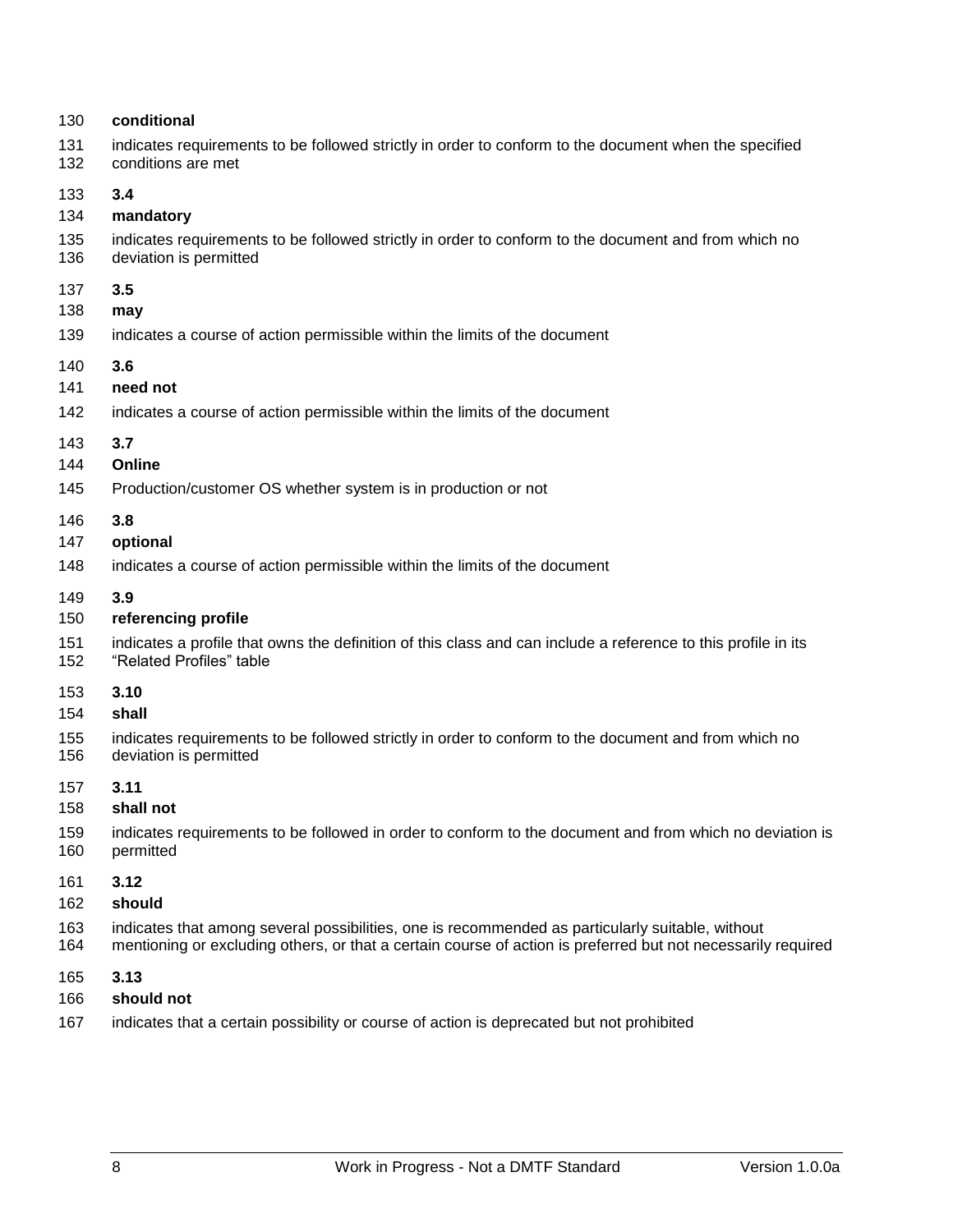**3.14**

#### **unspecified**

- Keyword indicating that this profile does not define any constraints for the referenced CIM element or
- <span id="page-8-0"></span>operation

## **4 Symbols and abbreviated terms**

- The following symbols and abbreviations are used in this document.
- **4.1**
- **SWID**
- <span id="page-8-1"></span>Software Identification tag

## **5 Synopsis**

- **Profile Name:** Software ID Tag Profile
- **Version:** 1.0.0
- **Organization:** DMTF
- **CIM schema version:** 2.43.0
- **Central Class:** CIM\_SoftwareIDTag
- **Scoping Class:** CIM\_SoftwareIDTag

 The Software ID Tag Profile is an autonomous profile that provides a CIM interface to Software ID Tag data.

 CIM\_SoftwareIDTag shall be the Central Class of this profile. The instance of CIM\_SoftwareIDTag shall be the Central Instance of this profile.

- [Table 1](#page-8-3) identifies profiles on which this profile has a dependency.
- 

#### **Table 1 – Referenced profiles**

<span id="page-8-3"></span><span id="page-8-2"></span>

| <b>Profile Name</b>                 | <b>Organization</b> | <b>Version</b> | <b>Description</b> |
|-------------------------------------|---------------------|----------------|--------------------|
| <b>Profile Registration Profile</b> | <b>DMTF</b>         | 1.1.0          | Mandatorv          |

## **6 Description**

The *Software ID Tag Profile* provides the necessary properties and methods to represent software

identification tags. The software identification tag (SWID) is an international standard defined in ISO/IEC

19770-2. The SWID is a standardized data structure containing authoritative identification and

management information about a software product. Product information provided in the software

identification tag structure will often be provided in an XML data file. This profile describes the method in

which the information is available in CIM.

 [Figure](#page-9-2) 1 represents the class schema for the *Software ID Tag Profile*. For simplicity, the prefix CIM\_ has been removed from the names of the classes.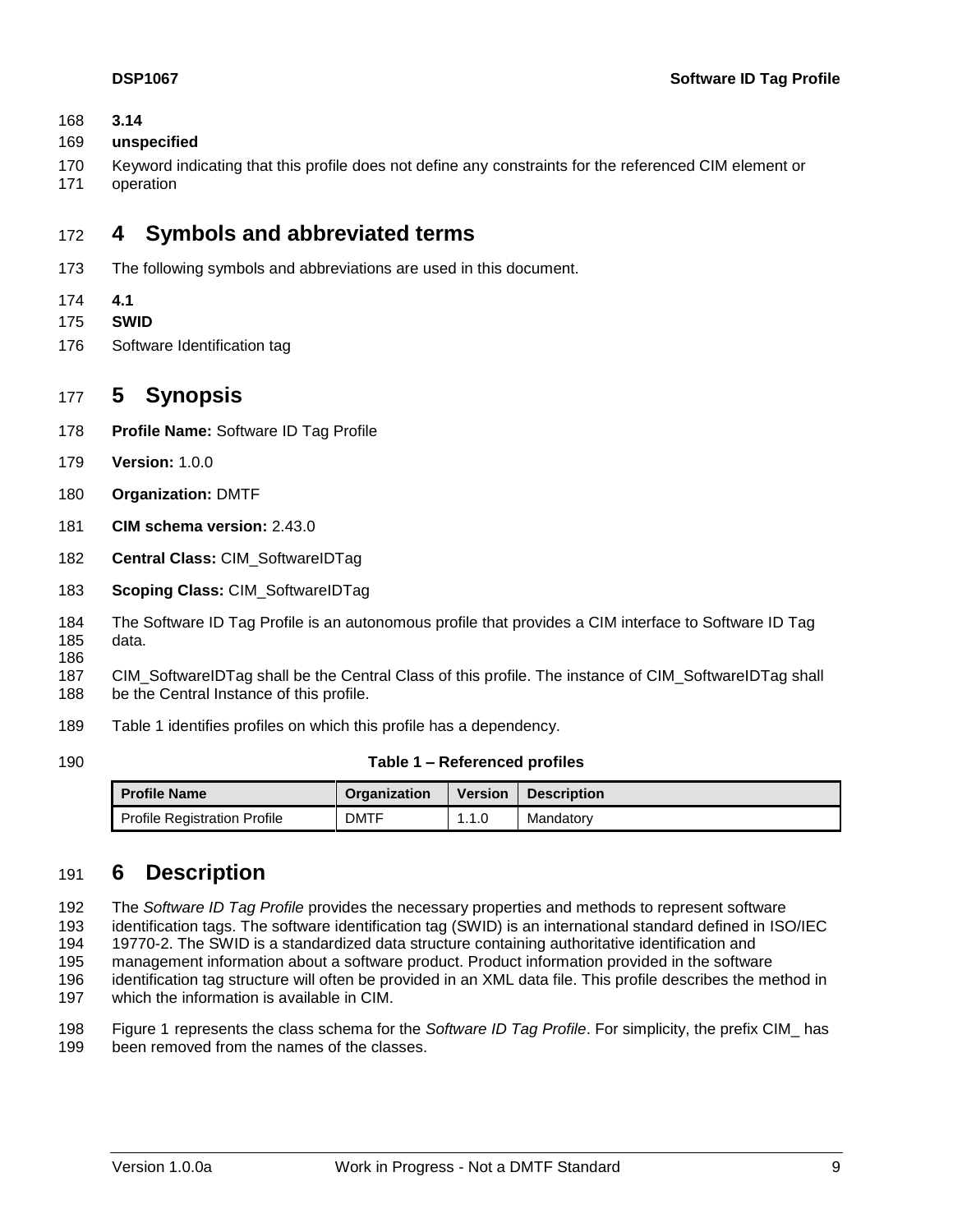

#### **Figure 1 - Software Identification Tag Profile**

- 
- <span id="page-9-2"></span>
- This version of the profile does not model all of the information available in the SWID data structure in
- CIM. A small subset is modeled in CIM and future version of this specification may expand the model. The profile does provide a mechanism to retrieve the XML file so that a client may get any needed
- <span id="page-9-0"></span>information. CIM\_SoftwareIDTag includes the properties needed to identify the product

## **7 Implementation**

 This clause details the requirements related to the arrangement of instances and their properties for implementations of this profile.

### <span id="page-9-1"></span>**7.1 CIM\_SoftwareIDTag**

211 One or more instance of CIM\_SoftwareIDTag shall be implemented.

#### <span id="page-9-5"></span>**7.1.1 CIM\_SoftwareIDTag.EntitlementRequired**

- 213 CIM SoftwareIDTag.EntitlementRequired is optional.
- If implemented, this property value shall represent the value as defined in the Software ID tag XML file
- 215 that is the property value for CIM SoftwareIDTagData.SoftwareIDTagXML associated to this instance 216 through CIM Dependency.

#### <span id="page-9-3"></span>**7.1.2 CIM\_SoftwareIDTag.Name**

- The CIM\_SoftwareIDTag.Name specifies the name/title of the software represented by this software ID 219 tag property and shall be implemented.
- This property value shall represent the value as defined in the Software ID tag XML file that is the
- property value for CIM\_SoftwareIDTagData.SoftwareIDTagXML associated to this instance through CIM\_Dependency.
- <span id="page-9-4"></span>For more information, see Section 8.5.1 ISO/IEC 19770-2:2015 for more information.

### **7.1.3 CIM\_SoftwareIDTag.TagID**

 The CIM\_SoftwareIDTag.TagID property shall be a globally unique identifier and should be assigned a GUID and shall be implemented.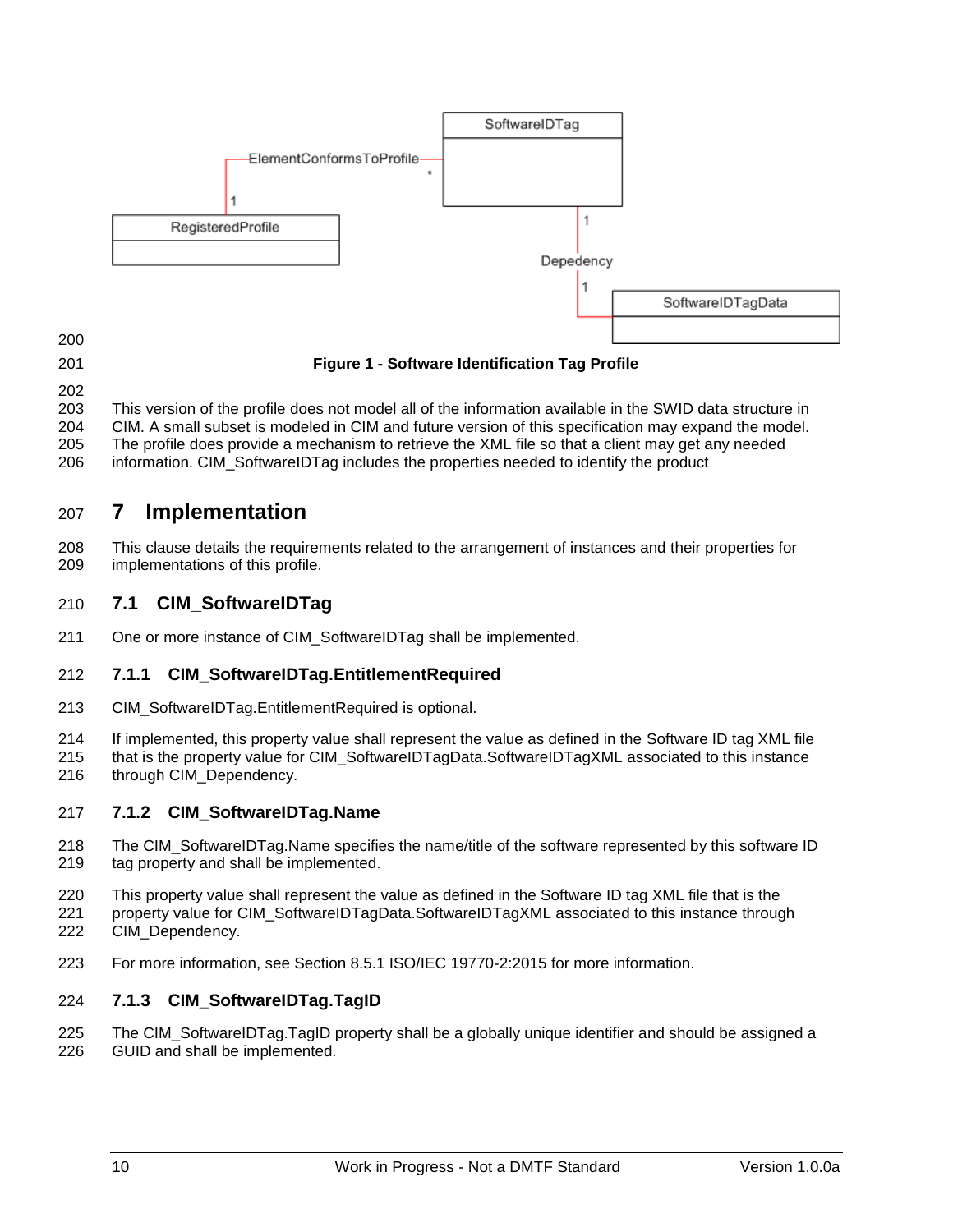- 227 This property value shall represent the value as defined in the Software ID tag XML file that is the
- 228 property value for CIM SoftwareIDTagData.SoftwareIDTagXML associated to this instance through CIM\_Dependency.
- <span id="page-10-0"></span>For more information, see Section 8.5.1 ISO/IEC 19770-2:2015 for more information.

#### **7.1.4 CIM\_SoftwareIDTag.TagVersion**

- The CIM\_SoftwareIDTag.TagID property value is the string representation of the version of the tag and shall be implemented. The default value is zero (0).
- This property value shall represent the value as defined in the Software ID tag XML file that is the property value for CIM\_SoftwareIDTagData.SoftwareIDTagXML associated to this instance through CIM\_Dependency.
- <span id="page-10-1"></span>For more information, see Section 8.5.1 ISO/IEC 19770-2:2015 for more information

#### **7.1.5 CIM\_SoftwareIDTag.Version**

- 239 The CIM SoftwareIDTag.Version represents the version of the product and shall be implemented. The 240 default value is zero (0.0). This property works along with the CIM SoftwareIDTag.VersionSchema.
- This property value shall represent the value as defined in the Software ID tag XML file that is the

property value for CIM\_SoftwareIDTagData.SoftwareIDTagXML associated to this instance through

- CIM\_Dependency.
- <span id="page-10-2"></span>For more information, see Section 8.5.1 ISO/IEC 19770-2:2015 for more information.

#### **7.1.6 CIM\_SoftwareIDTag.VersionScheme**

- The CIM\_SoftwareIDTag.VersionScheme represents the version of the product and shall be
- implemented. The default value is 2 (multipartnumeric). This property works along with the 248 CIM\_SoftwareIDTag.Version.
- This property value shall represent the value as defined in the Software ID tag XML file that is the
- property value for CIM\_SoftwareIDTagData.SoftwareIDTagXML associated to this instance through CIM\_Dependency.
- <span id="page-10-3"></span>For more information, see Section 8.6.11 ISO/IEC 19770-2:2015 for more information.

#### **7.1.7 CIM\_SoftwareIDTag.Patch**

- The CIM\_SoftwareIDTag.Patch represents whether the SWID is a patch or modification to another software element. The property shall be implemented.
- This property value shall represent the value as defined in the Software ID tag XML file that is the property value for CIM\_SoftwareIDTagData.SoftwareIDTagXML associated to this instance through CIM\_Dependency.
- <span id="page-10-4"></span>For more information, see Section 8.6.11 ISO/IEC 19770-2:2015 for more information.

#### **7.1.8 CIM\_SoftwareIDTag.Supplemental**

 The CIM\_SoftwareIDTag.Supplemental represents whether this tag is a supplemental tag that can be merged with a primary tag.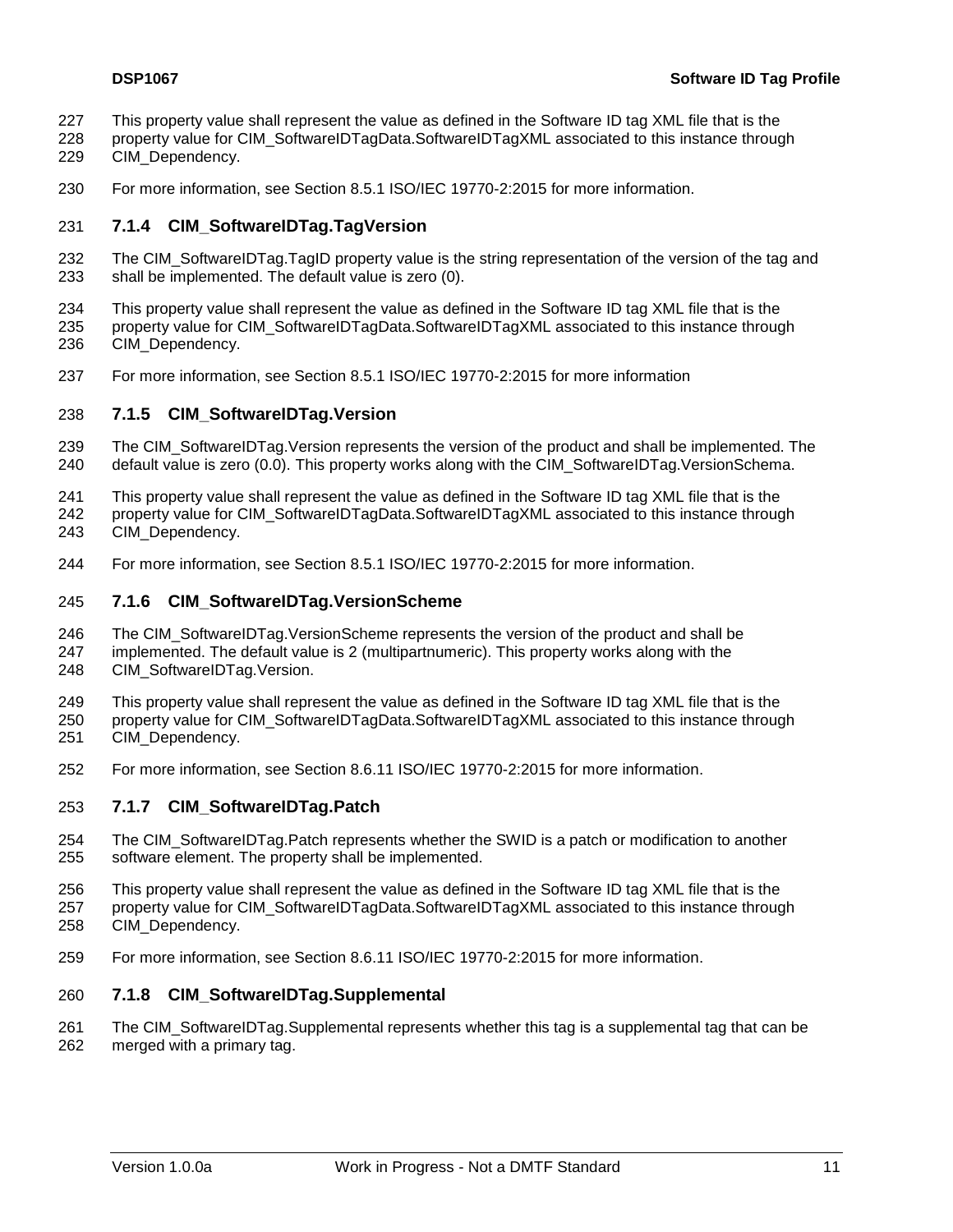- This property value shall represent the value as defined in the Software ID tag XML file that is the
- property value for CIM\_SoftwareIDTagData.SoftwareIDTagXML associated to this instance through CIM\_Dependency.
- <span id="page-11-5"></span>For more information, see Section 8.5.1 ISO/IEC 19770-2:2015 for more information.

#### **7.1.9 CIM\_SoftwareIDTag.Entity**

- The CIM\_SoftwareIDTag.Entity property is mandatory. This property is an array of
- CIM\_SoftwareIDTagEntityStructures and represents the organization(s) responsible for this SWID tag. At
- least one entry in the array shall be present for the tagCreator: the CIM\_SoftwareIDTagEntityStructures.
- Roles shall include at a minimum, the value "tagCreator". (The property value may include additional roles.)
- <span id="page-11-0"></span>For more information, see Section 8.5.2 ISO/IEC 19770-2:2015 for more information.

#### **7.2 CIM\_SoftwareIDTagData**

 For each instance of CIM\_SoftwareIDTag, there shall be an instance of CIM\_SoftwareIDTagData associated by CIM\_Dependency.

#### **7.2.1 CIM\_SoftwareIDTagData.SoftwareIDTagXML**

 CIM\_SoftwareIDTagData.SoftwareIDTagXML shall be implemented and shall contain the complete XML document.

### <span id="page-11-1"></span>**8 Methods**

 This clause details the requirements for supporting intrinsic CIM operations and extrinsic methods for the CIM elements defined by this profile.

#### <span id="page-11-2"></span>**8.1 Profile conventions for operations**

- For each profile class (including associations), the implementation requirements for operations, including those in the following default list, are specified in class-specific subclauses of this clause.
- The default list of operations is as follows:
- 287 · GetInstance
- 288 · Associators
- 289 · AssociatorNames
- References
- ReferenceNames
- EnumerateInstances
- <span id="page-11-3"></span>EnumerateInstanceNames

#### **8.2 CIM\_SoftwareIDTag**

- All operations in the default list in [8.1](#page-11-2) shall be implemented as defined in [DSP0200.](#page-6-6)
- <span id="page-11-4"></span>NOTE Related profiles may define additional requirements on operations for the profile class.

#### **8.3 CIM\_SoftwareIDTagData**

- All operations in the default list in [8.1](#page-11-2) shall be implemented as defined in [DSP0200.](#page-6-6)
- NOTE Related profiles may define additional requirements on operations for the profile class.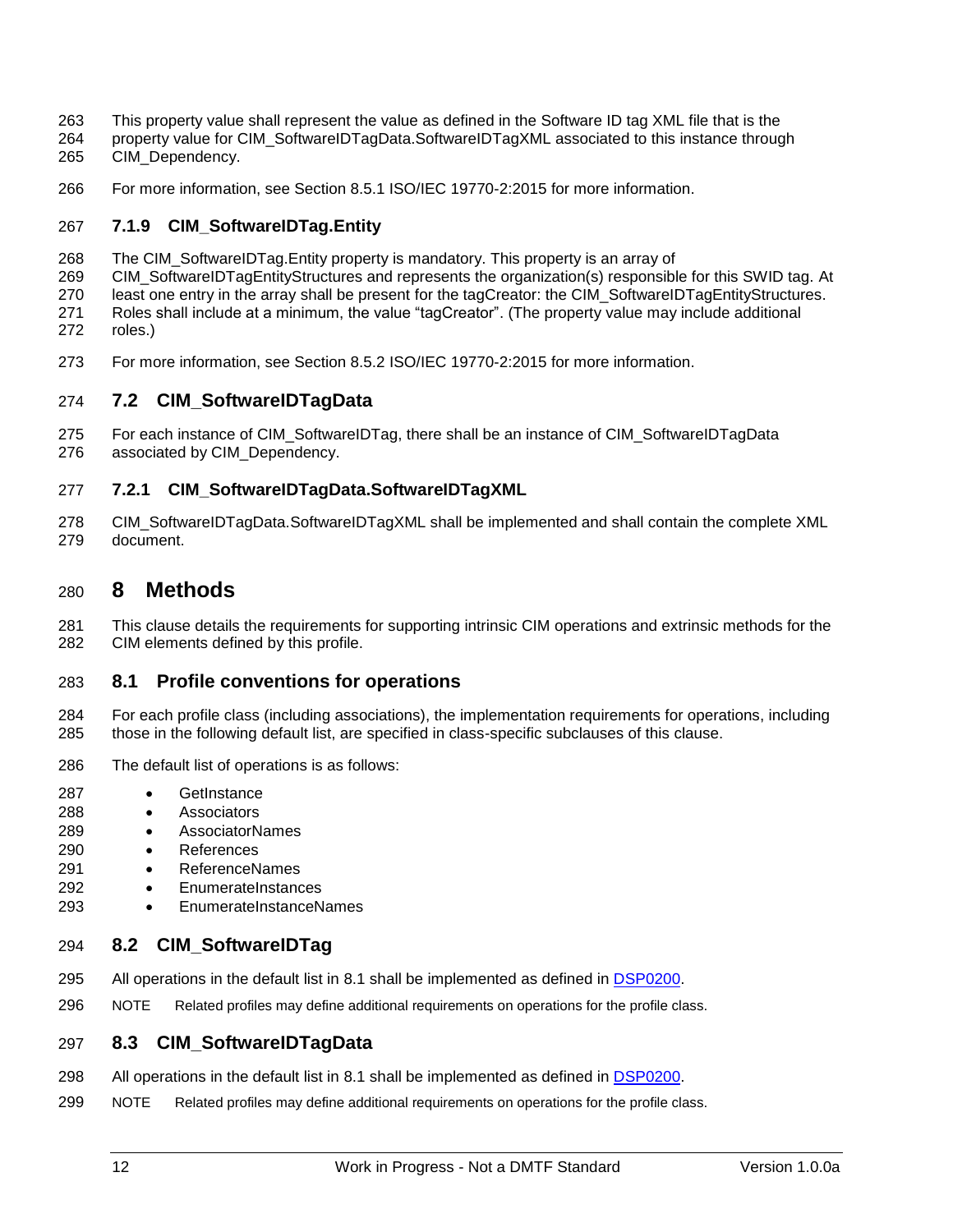#### <span id="page-12-0"></span>300 **8.4 CIM\_Dependency**

301 [Table 2](#page-12-4) lists implementation requirements for operations. If implemented, these operations shall be 302 implemented as defined in [DSP0200.](#page-6-6) In addition, and unless otherwise stated in [Table 2,](#page-12-4) all operations in 303 the default list in 8.1 shall be implemented as defined in [DSP0200](#page-6-6)

304 NOTE Related profiles may define additional requirements on operations for the profile class.

| 305 | Table 2 - Operations: CIM_BindsTo |
|-----|-----------------------------------|
|     |                                   |

<span id="page-12-4"></span>

| <b>Operation</b>      | <b>Requirement</b> | <b>Messages</b> |
|-----------------------|--------------------|-----------------|
| Associators           | Unspecified        | None            |
| AssociatorNames       | Unspecified        | None            |
| References            | Unspecified        | None            |
| <b>ReferenceNames</b> | Unspecified        | None            |

## <span id="page-12-1"></span>306 **9 Use cases (informative)**

307 This clause provides informative use cases and object diagrams.

<span id="page-12-2"></span>308 The following diagrams will be used to illustrate some of the use cases.

## 309 **10 CIM Elements**

310 [Table 3](#page-12-5) shows the instances of CIM Elements for this profile. Instances of the CIM Elements shall be

311 implemented as described in [Table 3.](#page-12-5) Clauses [7](#page-9-0) ("Implementation") and [8](#page-11-1) ("Methods") may impose

312 additional requirements on these elements.

#### 313 **Table 3 – CIM Elements: Software ID Tag Profile**

<span id="page-12-5"></span>

| <b>Element Name</b>              | <b>Requirement</b> | <b>Description</b> |
|----------------------------------|--------------------|--------------------|
| <b>Classes</b>                   |                    |                    |
| CIM_Dependency                   | Mandatory          | See 10.1.          |
| CIM SoftwareIDTag                | Mandatory          | See 10.2.          |
| CIM_SoftwareIDTagData            | Mandatory          | See 10.3.          |
| CIM_SoftwareIDTagEntityStructure | Mandatory          | See 10.4.          |
| CIM_RegisteredProfile            | Mandatory          | See 10.5.          |
| <b>Indications</b>               |                    |                    |
| None defined in this profile     |                    |                    |

#### <span id="page-12-3"></span>314 **10.1 CIM\_Dependency**

- 315 CIM\_Dependency is used to associate an instance of CIM\_SoftwareIDTag to the instance of
- 316 CIM\_SoftwareIDTagData that represents the associated CIM\_SoftwareIDTag. Table 4 defines the
- 317 requirements for elements of this class.

318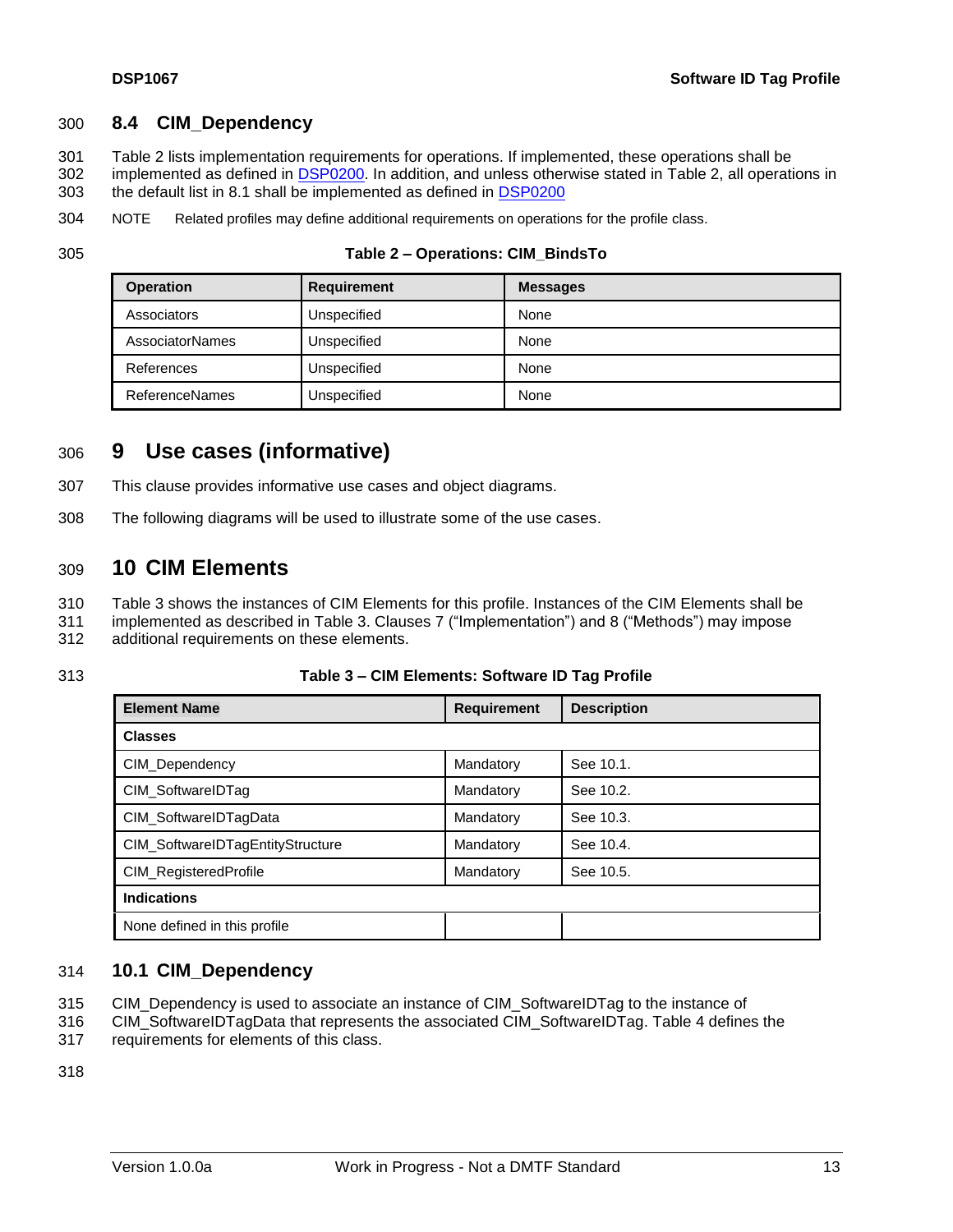#### 319 **Table 4 – Class: CIM\_ Dependency**

<span id="page-13-3"></span>

| <b>Elements</b> | <b>Requirement</b> | <b>Notes</b>                                         |
|-----------------|--------------------|------------------------------------------------------|
| Antecedent      | Mandatory          | Key: REF to the instance of<br>CIM SoftwareIDTag     |
| Dependent       | Mandatory          | Key: REF to the instance of<br>CIM_SoftwareIDTagData |

#### <span id="page-13-0"></span>320 **10.2 CIM\_ SoftwareIDTag**

321 CIM\_SoftwareIDTag includes the elements that describe the installed product.

322 [Table 5](#page-13-4) defines the requirements for elements of this class.

#### 323 **Table 5 – Class: CIM\_ SoftwareIDTag**

<span id="page-13-4"></span>

| <b>Elements</b>     | <b>Requirement</b> | <b>Notes</b> |
|---------------------|--------------------|--------------|
| InstanceID          | Mandatory          | Key          |
| Name                | Mandatory          | See 7.1.2    |
| TagID               | Mandatory          | See 7.1.3    |
| TagVersion          | Mandatory          | See 7.1.4    |
| Version             | Mandatory          | See 7.1.5    |
| VersionScheme       | Mandatory          | See 7.1.6    |
| Patch               | Mandatory          | See 7.1.7    |
| Supplemental        | Mandatory          | See 7.1.8    |
| Entity              | Mandatory          | See 7.1.9    |
| EntitlementRequired | Mandatory          | See 7.1.1    |

### <span id="page-13-1"></span>324 **10.3 CIM\_SoftwareIDTagData**

325 The constraints listed in [Table 6](#page-13-5) are in addition to those specified in the [10.2](#page-13-0) CIM\_SoftwareIDTag.

#### 326 **Table 6 – Class: CIM\_ SoftwareIDTagData**

<span id="page-13-5"></span>

| <b>Elements</b>  | Requirement | <b>Notes</b> |
|------------------|-------------|--------------|
| InstanceID       | Mandatory   | Kev          |
| SoftwareIDTagXML |             |              |

## <span id="page-13-2"></span>327 **10.4 CIM\_SoftwareIDTagEntityStructure**

328 The constraints listed in [Table 7](#page-13-6) are in addition to those specified in the [10.2](#page-13-0) CIM\_SoftwareIDTag.

#### 329 **Table 7 – Class: CIM\_ SoftwareIDTagEntityStructure**

<span id="page-13-6"></span>

| <b>Elements</b>    | Requirement | <b>Notes</b> |
|--------------------|-------------|--------------|
| Name               | Mandatory   |              |
| RegID              | Mandatory   |              |
| Role <sup>[]</sup> | Mandatory   | See 7.1.9    |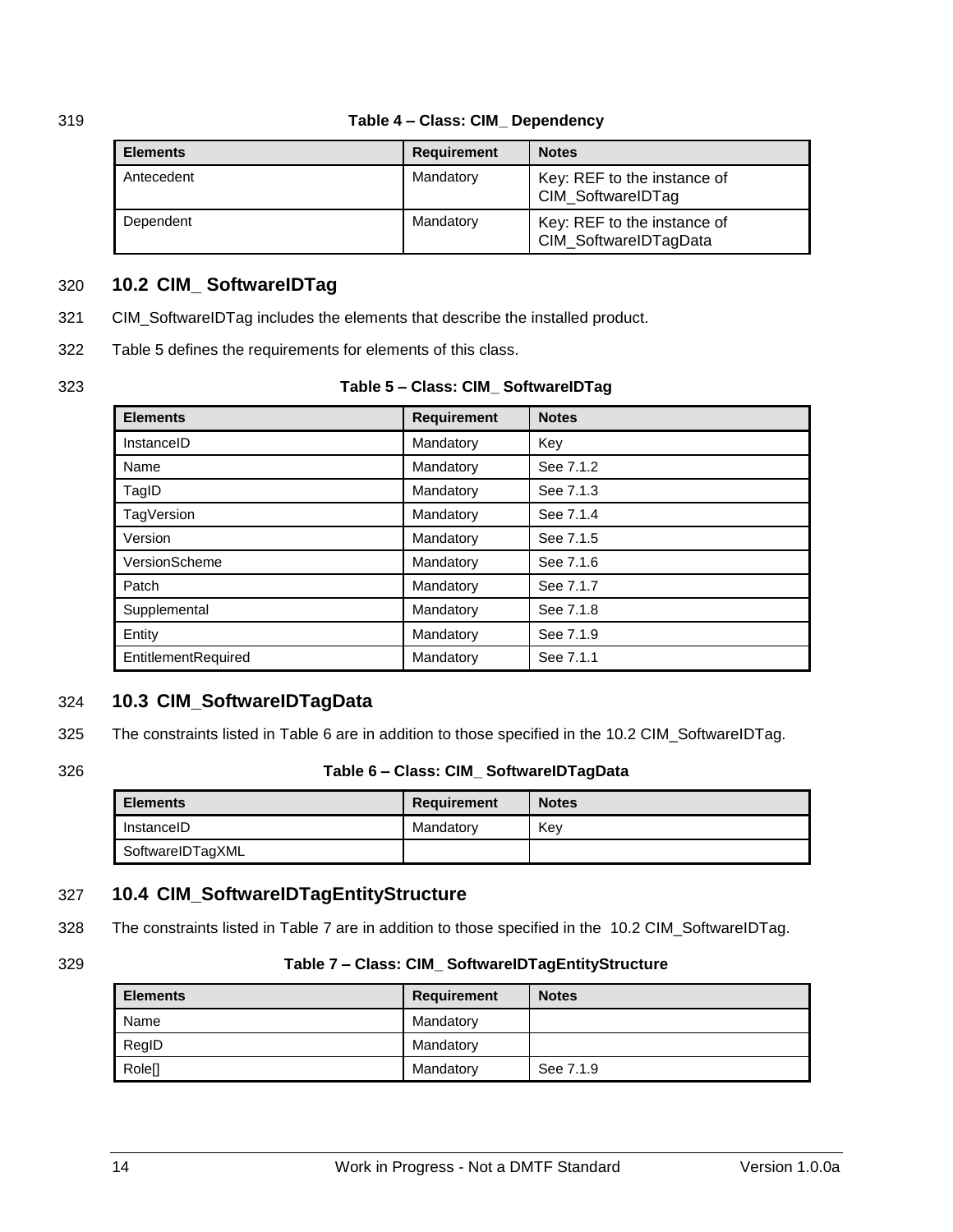## <span id="page-14-0"></span>330 **10.5 CIM\_RegisteredProfile**

331 The CIM\_RegisteredProfile class is defined by the Profile Registration Profile. [Table 8](#page-14-1) defines the 332 requirements for elements of this class.

#### 333 **Table 8 – Class: CIM\_ RegisteredProfile**

<span id="page-14-1"></span>

| <b>Elements</b>        | <b>Requirement</b> | <b>Notes</b>               |  |
|------------------------|--------------------|----------------------------|--|
| InstanceID             | Mandatory          | Key                        |  |
| RegisteredName         | Mandatory          | Shall be "Software ID Tag" |  |
| RegisteredVersion      | Mandatory          | Shall be "1.0.0"           |  |
| RegisteredOrganization | Mandatory          | Shall be 2 (DMTF)          |  |
| SpecificationType      | Mandatory          | Shall be 2 (Profile)       |  |